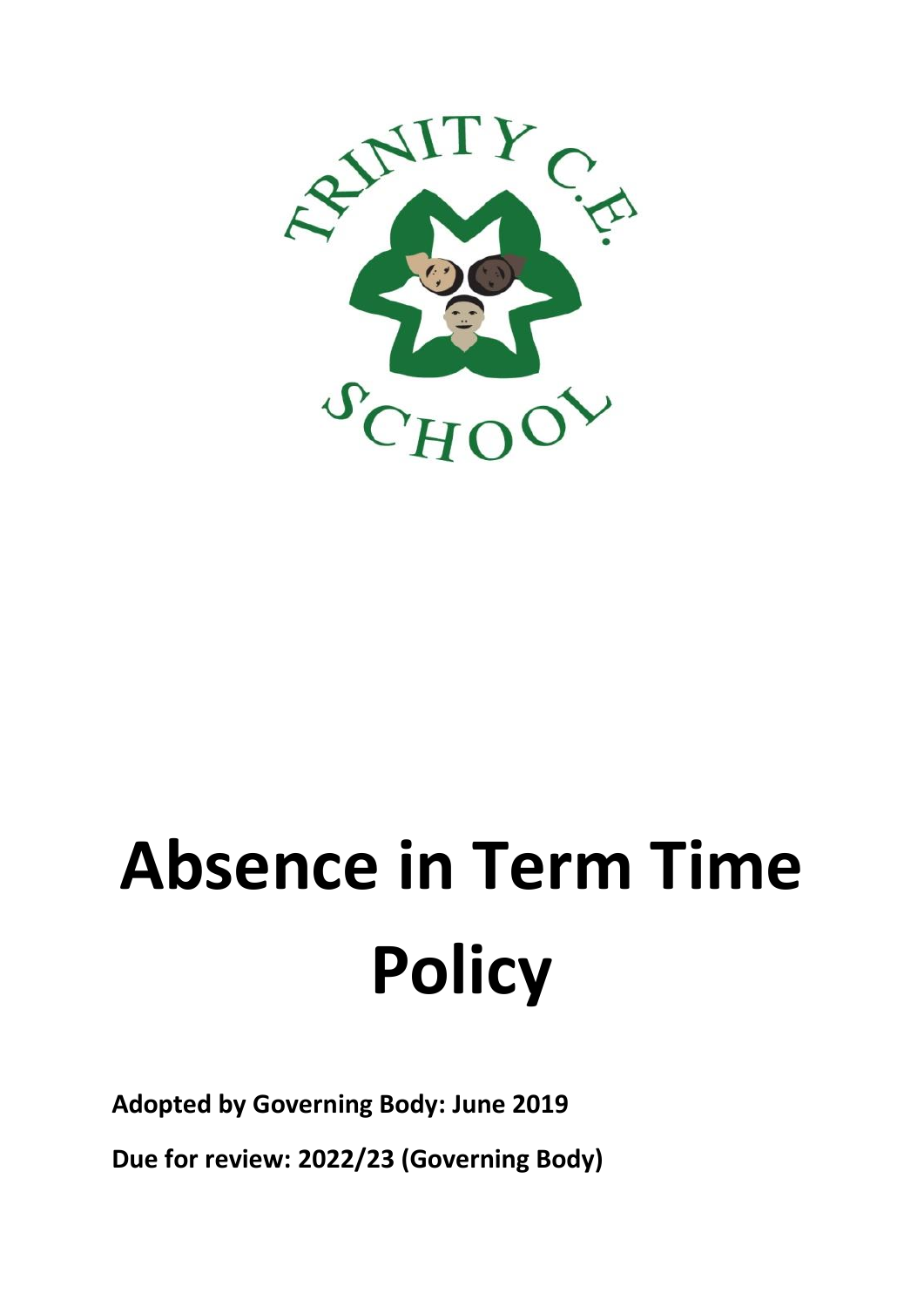# **TRINITY CE PRIMARY SCHOOL**

# **ABSENCE IN TERM TIME POLICY**

On 1 September 2013, the Education (Pupil Registration) (England) (Amendment) Regulations 2013 came into force, changing the rules about term-time holidays.

The amendments removed references to family holidays and extended leave as well as the statutory threshold of 10 school days.

Parents were informed that during 2013/14, the school would adopt a pragmatic approach which defined pre-booked family holidays as 'exceptional' given that the introduction of regulations meant for a number of parents, events would not be repeated.

The amendments specify that the headteacher may not grant any leave of absence during term time unless they consider there to be "exceptional circumstances" for doing so. If leave is granted, the headteacher should determine the number of days a child can be away from school. The Governing Body agreed that it is important to all families that where leave of absence is granted, this should be done against clear criteria.

### **Definitions of 'Exceptional Circumstances'**

'Exceptional circumstances' will be interpreted as:

- Being unforeseen and unavoidable.
- Being a 'one off' event not be repeated.
- Being a significant life-event for the child.
- Being for compassionate reasons.

Given this interpretation, examples where absence would be granted may include, but are not limited to:

- Being unable to return to school due to breakdown.
- Attending the funeral of a close family member.
- Attending the wedding of a close family member.
- Competing in major sporting event.
- Time off to visit a terminally ill close family member.

Family holidays of any form do not fit under this definition. Nor would permission be granted for the convenience (business, financial or otherwise) of parents.

While decisions will be made on a case-by-case basis, requests will normally be refused.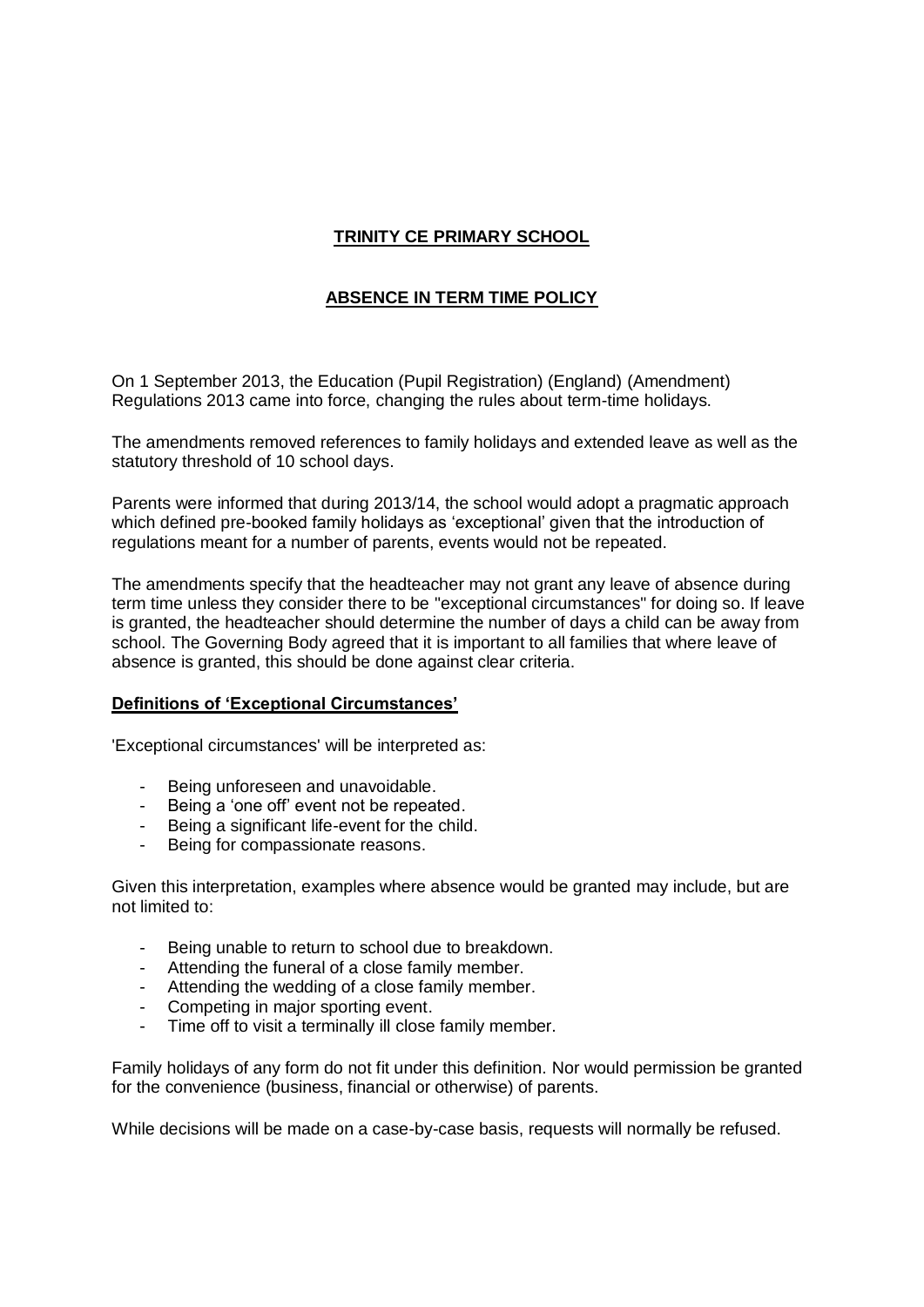## **Penalty Notices**

Parents have a legal duty to make sure that their child aged 5-16, if registered at a school, attends that school regularly.

If the leave of absence for holiday was not authorised by the school, the child's absences will be marked in the school register as an unauthorised absences and this may result in a Truancy Penalty Notice of £60 (rising to £120 within 28 days) per parent per child being issued by the Local Authority.

In some cases, parents may be prosecuted for the offence of failure to ensure regular attendance at school. This fine is payable to the Local Authority.

Where there is evidence that the school has been deliberately misled by parents in relation to explanations for absences, register codes will be amended to indicate an unauthorised absence and parents will be reported the Educational Welfare Service.

### **Deleting a pupil from roll after absence**

### *Children of compulsory school age*

Regulation 8 of the Education (Pupil Registration) (Education) Regulations 2006 sets out the circumstances under which a pupil of compulsory school age can legally be removed from the school roll.

If the school authorises an absence for more than 10 school days and the pupil does not return within 10 school days of the agreed return date, then he/she may be deleted from the roll. This is not the case if the school has reason to believe the pupil's return is prevented by an "unavoidable cause". Section 1(f)

If the absence is not authorised, then the pupil may be deleted from the roll after 20 school days. Section 1(h)

### *Children who are not of compulsory school age*

Section 3 of Regulation 8 covers absence of children who are not of compulsory school age. A pupil may be removed from the roll if:

- He/she has been absent, unauthorised, for more than 20 days; and
- The school has reason to believe the absence is not due to sickness or an unavoidable cause; and
- The school has not been able to find out where he/she is.

Adopted by the Governing Body, April 2014